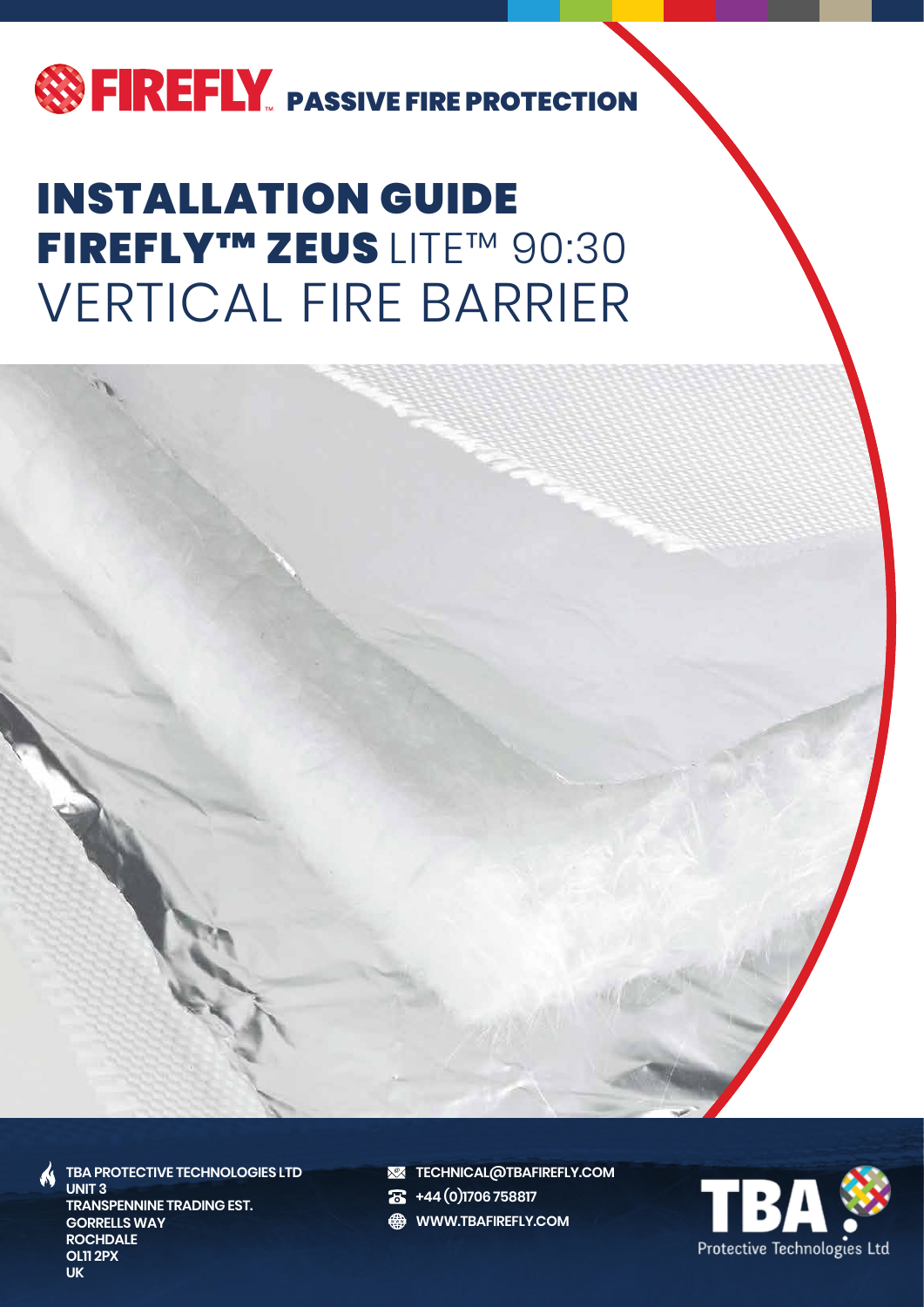## FIREFLY™ ZEUS LITE™ 90:30 : INSTALLATION GUIDE : VERTICAL FIRE BARRIER

MATERIAL REQUIREMENTS **FIREFLYTM ZEUS** LITETM 90:30 GALVANISED ANGLE (50 X 50 X 0.7MM MIN.) GALVANISED ANGLE (25 X 25 X 0.7MM MIN.) SUITABLE FIRE RESISTANT FIXINGS **FIREFLYT<sup>M</sup>** 12MM STAPLES **FIREFLYTM** HIGH TEMPERATURE ADHESIVE

**TOOLS** 

DRILL / DRIVER **FIREFLYTM** STAPLER BITS AND SOCKETS SELF LEVELLING LASER SILICONE GUN

**For larger installations, refer to the relevant product drawings 022 & 030. Contact the manufacturer for clarification on non-standard installations.**

:TE 1

> **TEI** 2

Set out and clearly mark position of fire barrier on the walls, floor and soffit.

Fix 50x50x0.7mm galvanised angle to soffit, walls and floor at 250mm centres with appropriate fire resistant fixings, starting 50mm from the end. Ensure the vertical downstand of the galvanised angle follows the desired line of the vertical barrier and the horizontal portion of the angle projects away from the barrier.



Position the first sheet of ZEUS Lite™ at one end of the barrier against the vertical downstand of the galvanised angle ensuring a minimum lap of 150mm onto the horizontal soffit, vertical walls and horizontal floor.

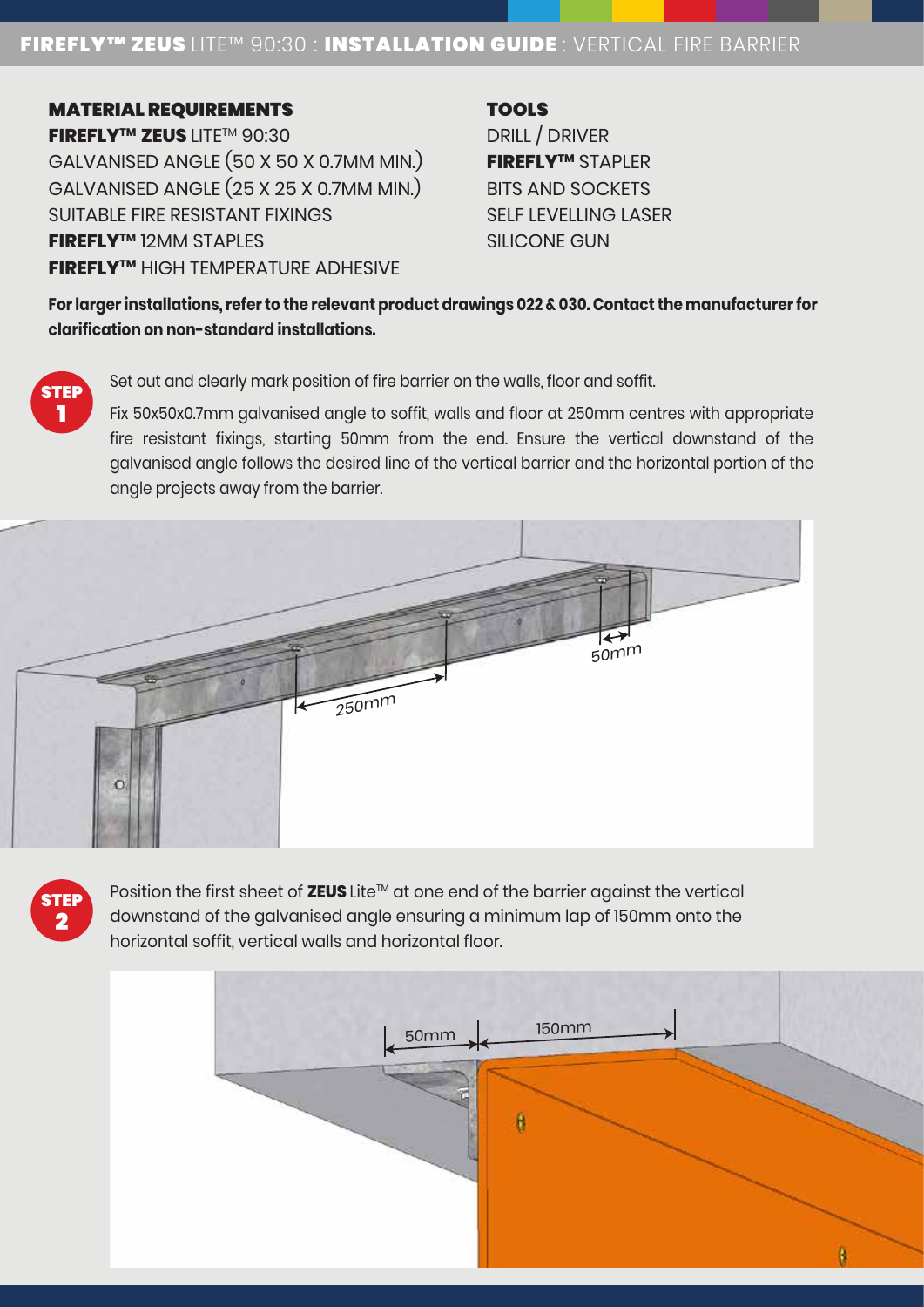

Tack the ZEUS Lite<sup>™</sup> to the galvanised angle using suitable fire resistant fixings at 600mm centres





Lap the ZEUS Lite™ vertical barrier onto the floor of the protected zone by a minimum of 150 mm and tack to the galvanised angle.

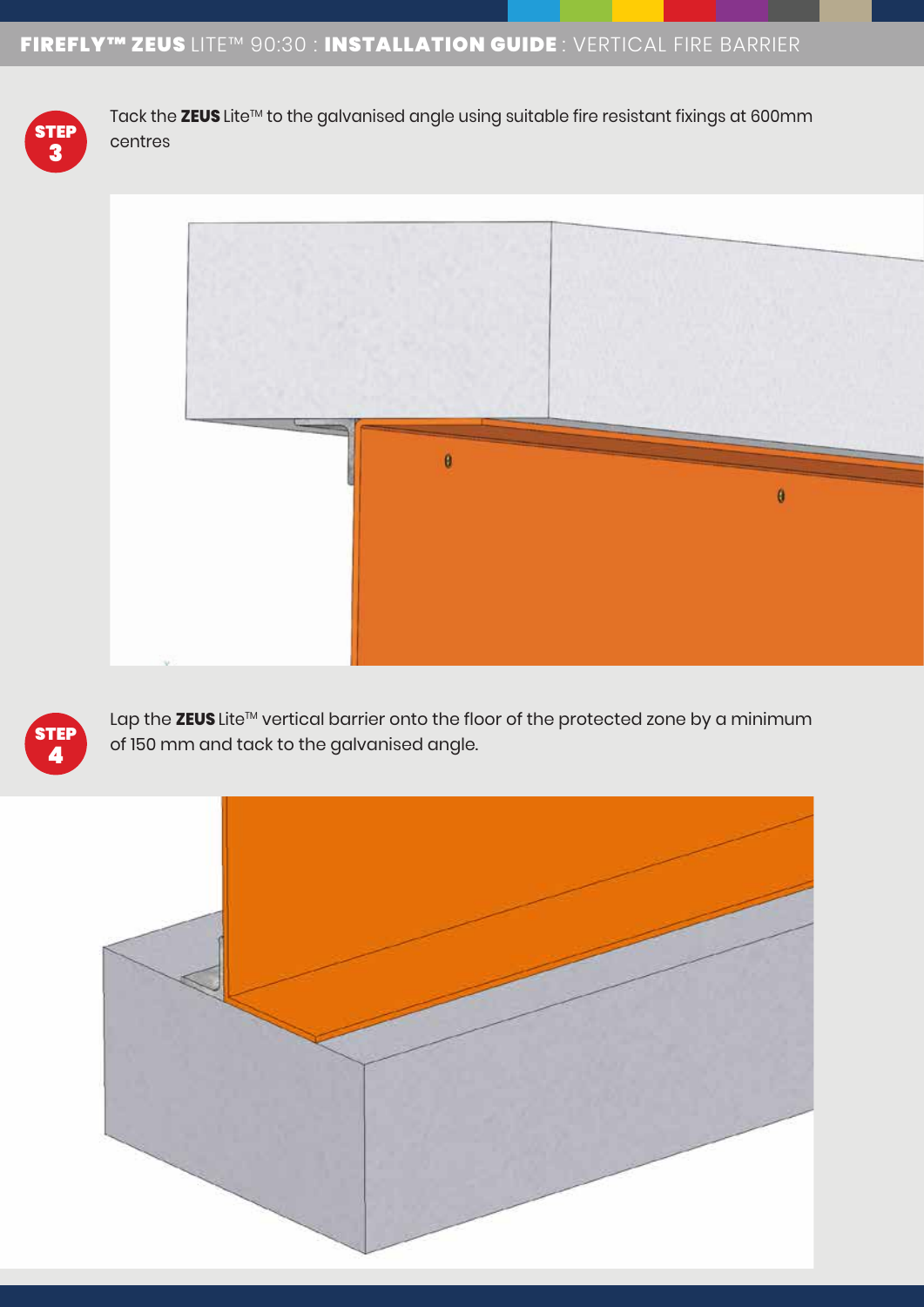

Fold the vertical leading edge of ZEUS Lite™ back over by a minimum of 75mm to create  $\overline{H}$  an overlap







Position the adjacent sheet of ZEUS Lite™, ensuring a minimum lap of 75mm over the existing vertical sheet and 150mm onto the horizontal soffit and floor. Temporarily fix the ZEUS Lite™ to the galvanised angle using suitable resistant fixings at 600mm centres

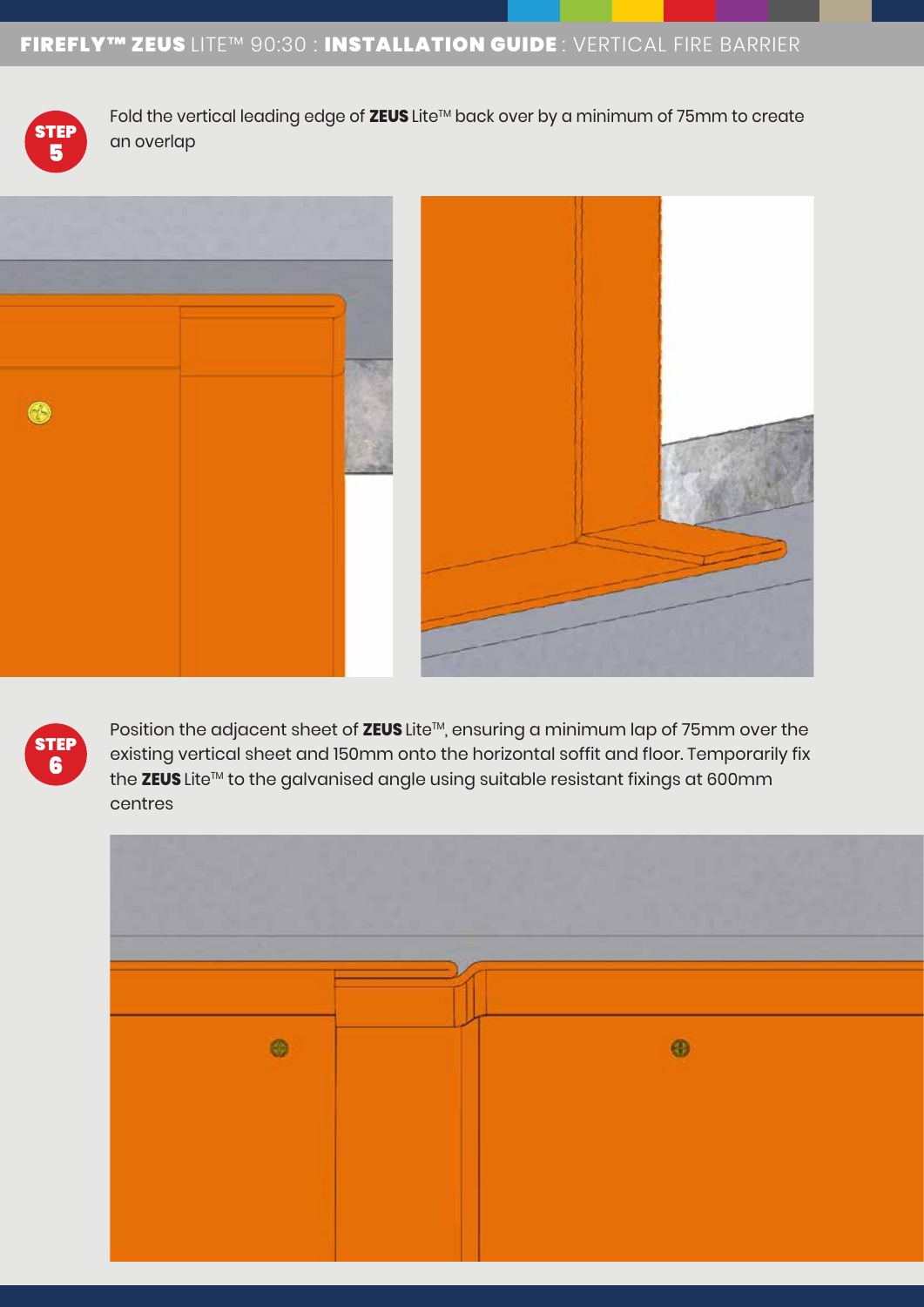

Staple the vertical lapped butt joint together using 3 rows of FIREFLY<sup>™</sup> 12mm stainless steel staples. The vertical row nearest the leading edge to be at 150mm vertical centres, middle row to be at 50mm vertical centres and the inner row to be at 50mm vertical centres and offset to the middle row.





Continue installation in one direction to the end of the fire barrier, ensuring a minimum 150mm lap onto vertical perimeter wall.

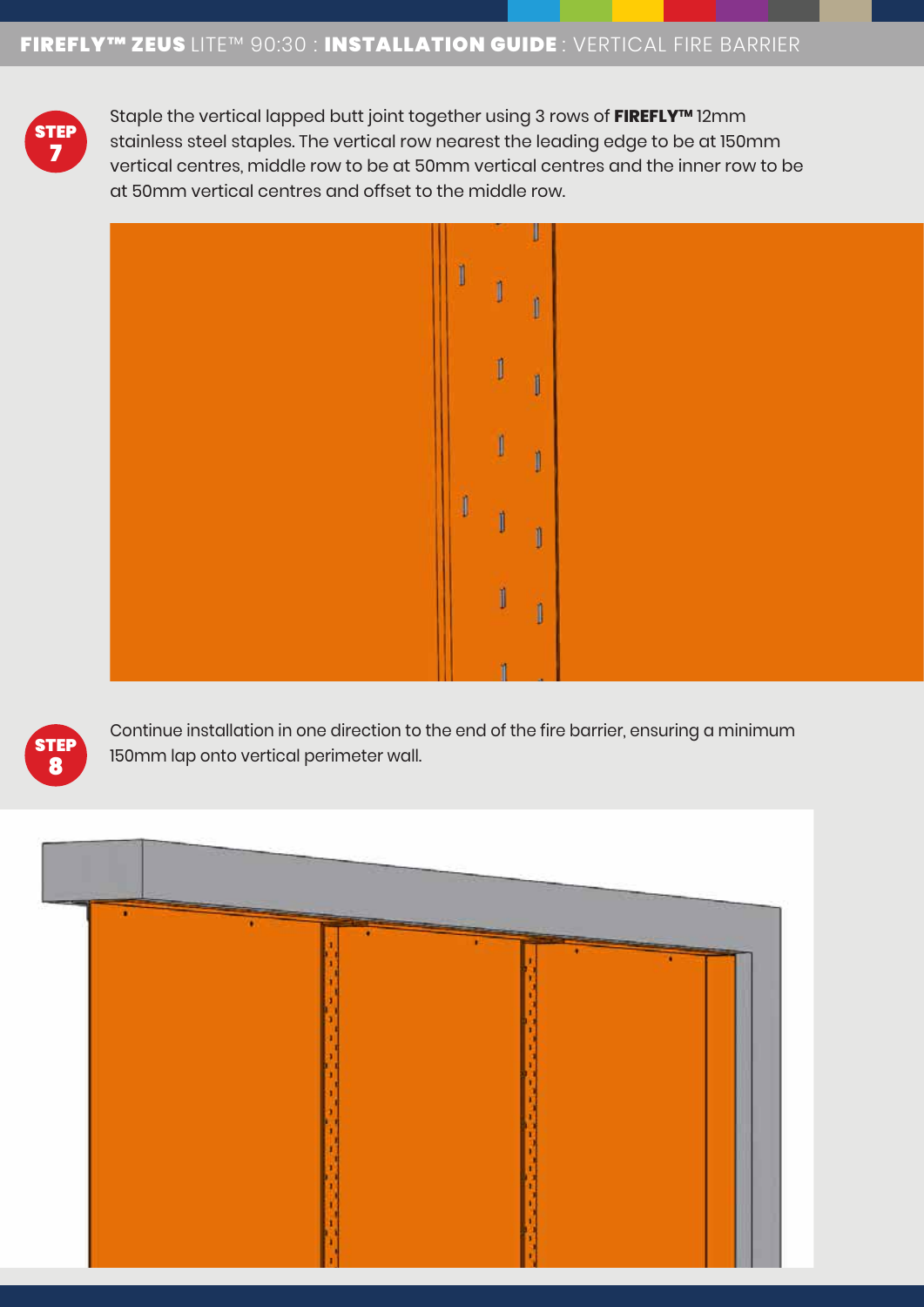

At the horizontal head of the barrier, retain the ZEUS Lite™ with a 25x25x.07 galvanised angle fixed through the barrier and to the downstand of the 50x50x0.7 angle. Use suitable fire resistant fixings, starting 50mm from either end and at 250mm maximum centres.





At the horizontal base of the barrier, retain the ZEUS Lite™ with a 25x25x.07 galvanised angle fixed through the barrier and to the upstand of the 50x50x0.7 angle. Use suitable fire resistant fixings, starting 50mm from either end and at 250mm maximum centres.

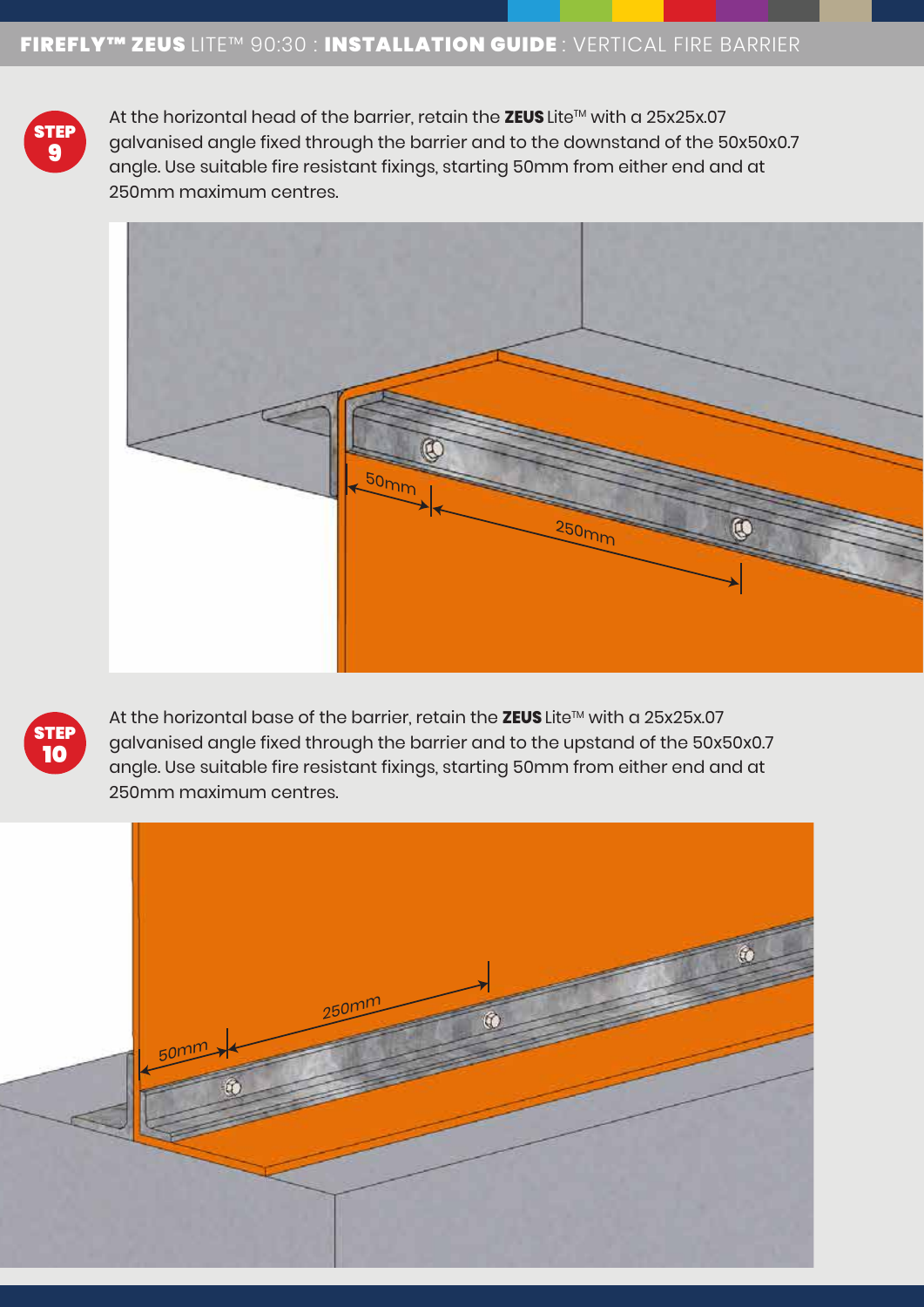

At the vertical sides of the barrier, retain the ZEUS Lite™ with a 25x25x.07 galvanised angle fixed through the barrier and to the upstand of the 50x50x0.7 angle. Use suitable fire resistant fixings, starting 50mm from either end and at 250mm maximum centres.





Quality check all retaining galvanised angles, fixing and staples to confirm the installation is in accordance with TBA FIREFLY™ recommendations.

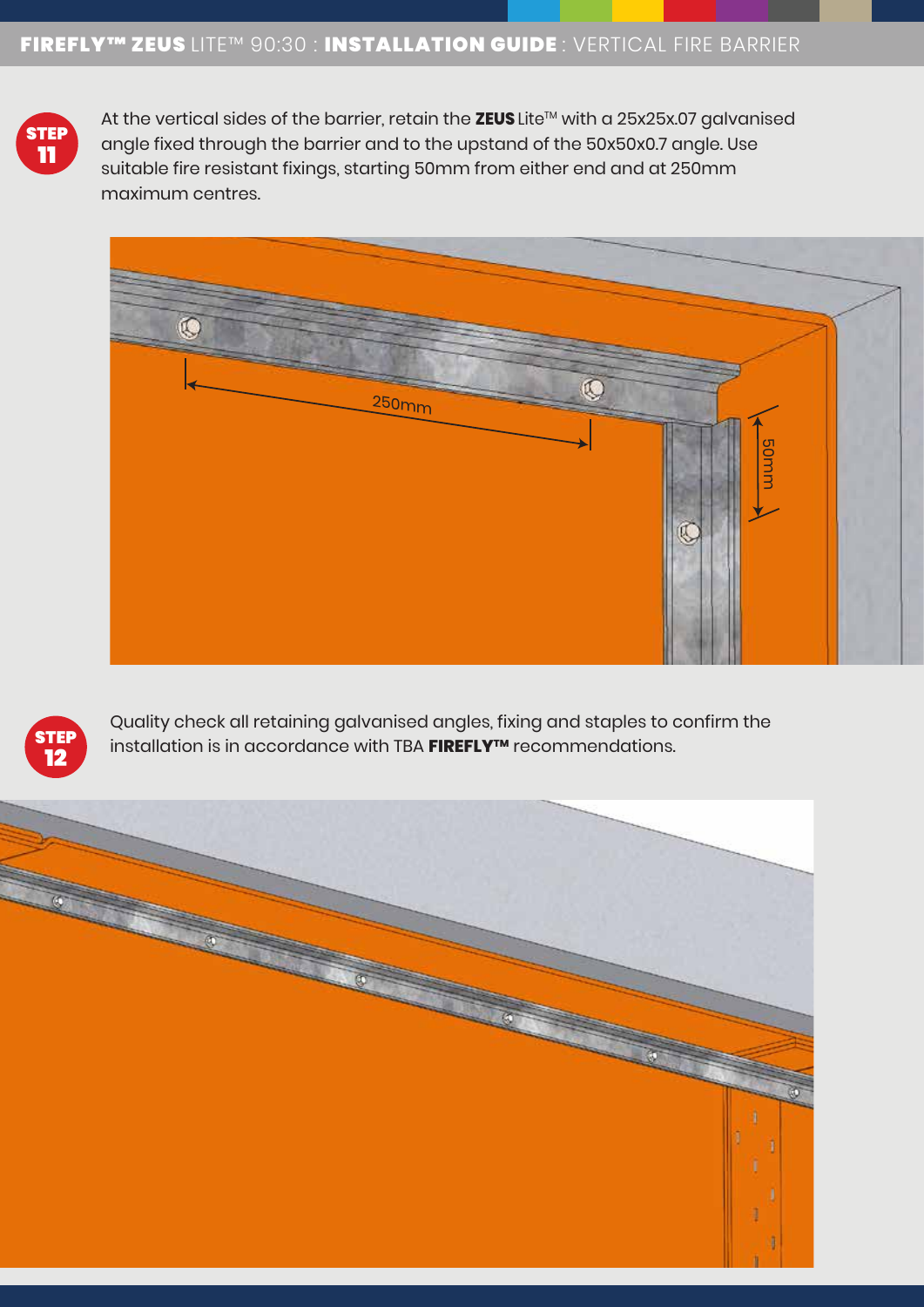

Apply a 6mm bead of **FIREFLY™** High Temperature Adhesive around the entire  $\begin{bmatrix} \text{IP} \ \text{P} \end{bmatrix}$  perimeter of the installation 25mm inboard of the galvanised angle.





Fold the perimeter laps of ZEUS Lite™ back over the galvanised angle and press firmly into the bead of FIREFLY<sup>™</sup> High Temperature Adhesive.